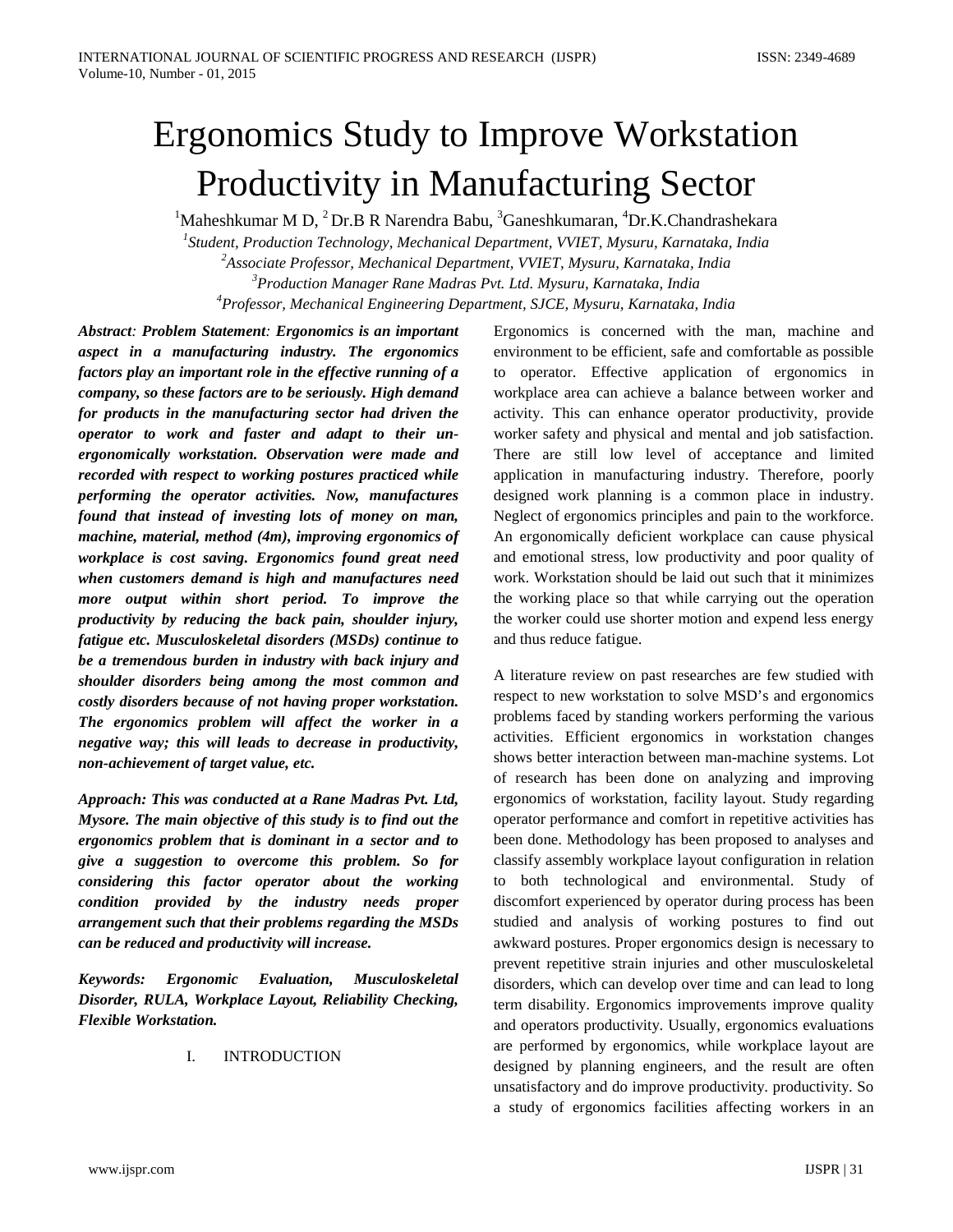industry is important. In an industry ergonomics plays an important role, if proper ergonomics facilities are not provided it will affects the performance of the industry. A case study is conducted regarding ergonomics in a manufacturing industry. Production department is selected for the case study. In various ergonomics sectors are considered has effect to the employee while working. Considering these ergonomics factors is conducted regarding the satisfaction of the operator while working. Such as improved lighting, shelves and container for parts and display board, has provided and solved the problem of running at the company. Motion is analysis for each motion element of operator's body postures and movement of others body related. Result of motion study revealed various causing and maximum time consuming factors relation to work and workstation places.

## II. METHODOLOGY

#### *Motion Study:*

Complex analysis of workstation is done by using flow study. Each activity performed by man or machine including body members and their movements. The main purpose of such flow study is to found and understand problem related to human effort and system. In order to achieve objective is need to go into details of postures movements and best possible and most economical way of motion can be develop to perform comfort efficient activity. This type of research study involves making motion flow of an operation to analyse method and result of each frame postures like bending, lifting, twisting etc.

#### *RULA:*

RULA is a quick research method is used in ergonomics investigation of workplace station where MSD's are informed. It s a clear screening that assess of postures loading on the body. It completely zooms on the neck, trunk and upper limb, and for ideal sedentary employee. It is a simple, fast and easy to complete. RULA scores identify the level of intervention requirement to reduce MSD risk activity.

# *RULA ACTION LEVEL*

- *RULA-6 Steps*
	- 1. Observe the task
	- 2. Select postures for assessment
	- 3. Score the postures
	- 4. Process the score
- 5. Determine final score
- 6. Confirm action level



Fig. Forward Bending And Neck angle. Fig: 1 Forward Bending and Neck Angle

Rula for the validation of work:

After investigating the MSD's in the industry, it has been observed that there is need of investigation. So with the help of Rula the postures are evaluated for finding the severity of the problem. Workers angles are evaluated by method and which are evaluated through RULA. This method investigates body parts as upper arm, lower arm, wrist, wrist twist, neck, trunk and limb. It can be observed the upper arm and lower angel of the workers posture and by selecting the related position of the mannequin in the worksheet of the database of Rula the score of  $+3$  and  $+2$  has obtained respectively. While working the shoulder get raised and arm get abducted so it gives score of '3' individually and it will be get added to the previous score. So the final score of upper arm is '3'. In the same way for lower arm, by selecting the mannequin score of '2' has been obtained and as the arm is working across midline of the body and while working operator has to move the arm out of the side of the body. So the grand score of the lower arm is '2'. We can observe the neck angle of the postures of the worker and related to that the mannequin from worksheet is selected and it gives the score '3'. Now the neck movement forwarded to the operation of the transform winding. Than the operator is bending on the operation side while working., so the neck side bend gives score of '3', inclination of trunk gives the score '3'. Final score '5' indicates that, "investigation and changes are done frequently".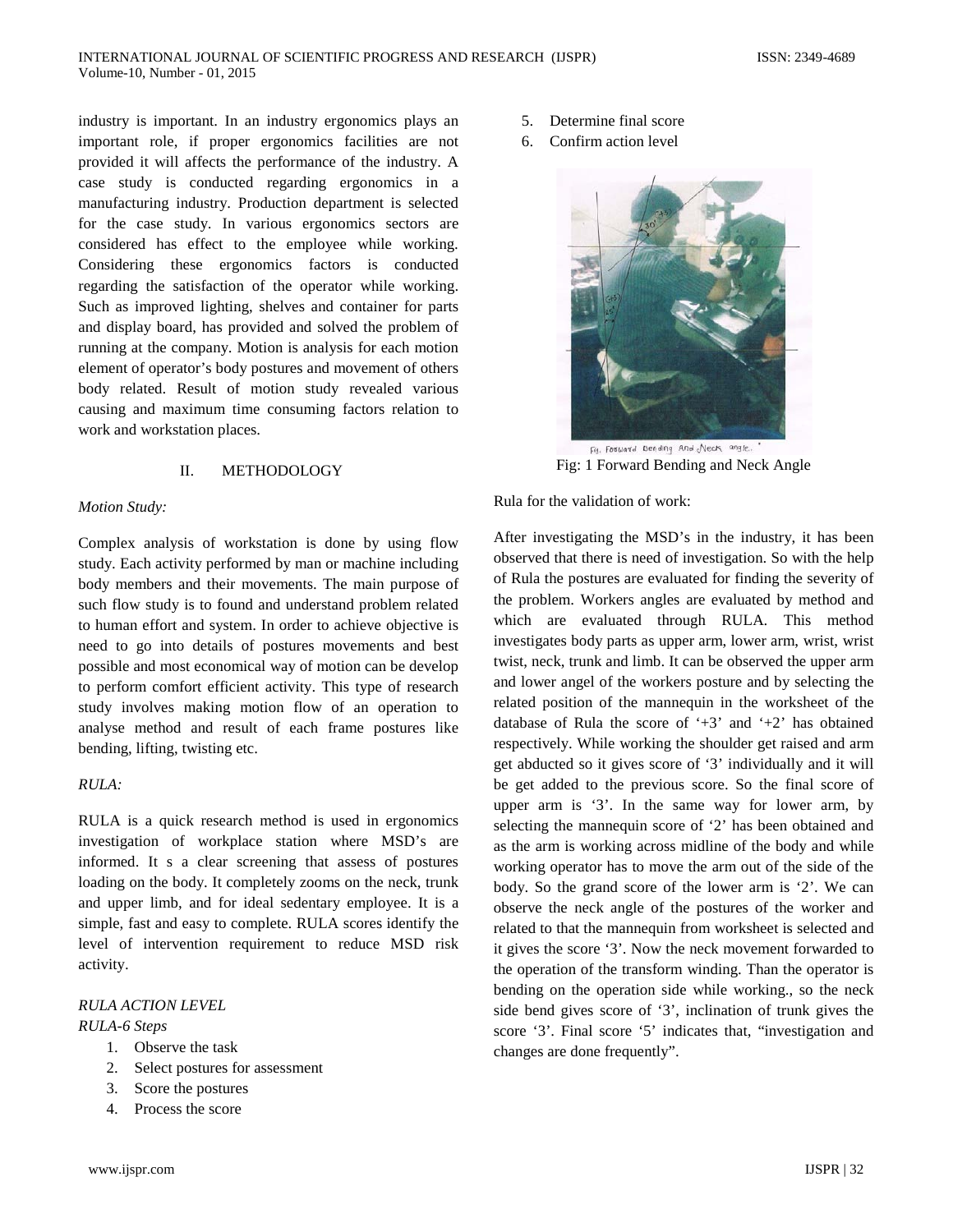

Fig: 2 RULA Assessment Sheet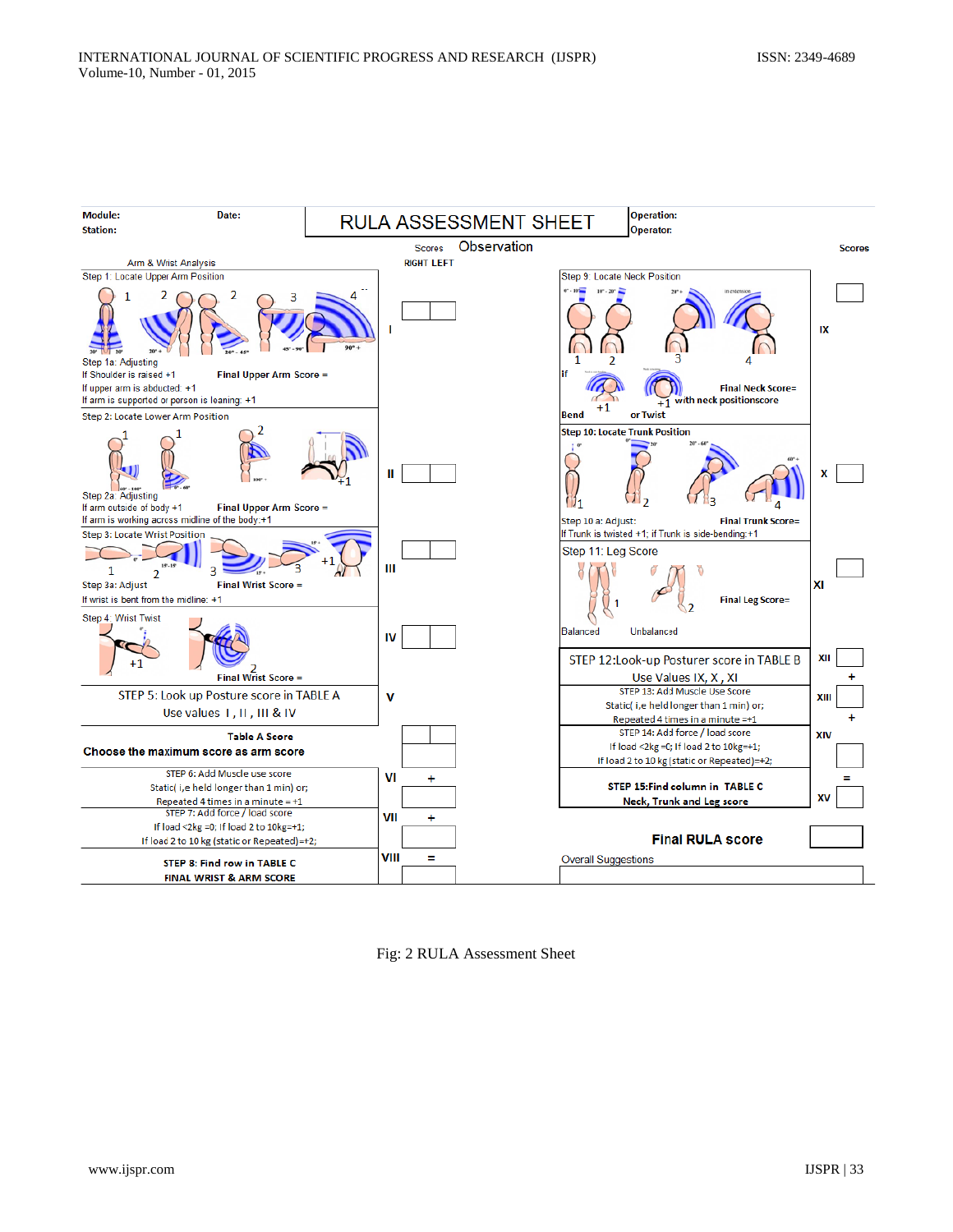





Fig: 4 RULA Assessment Chart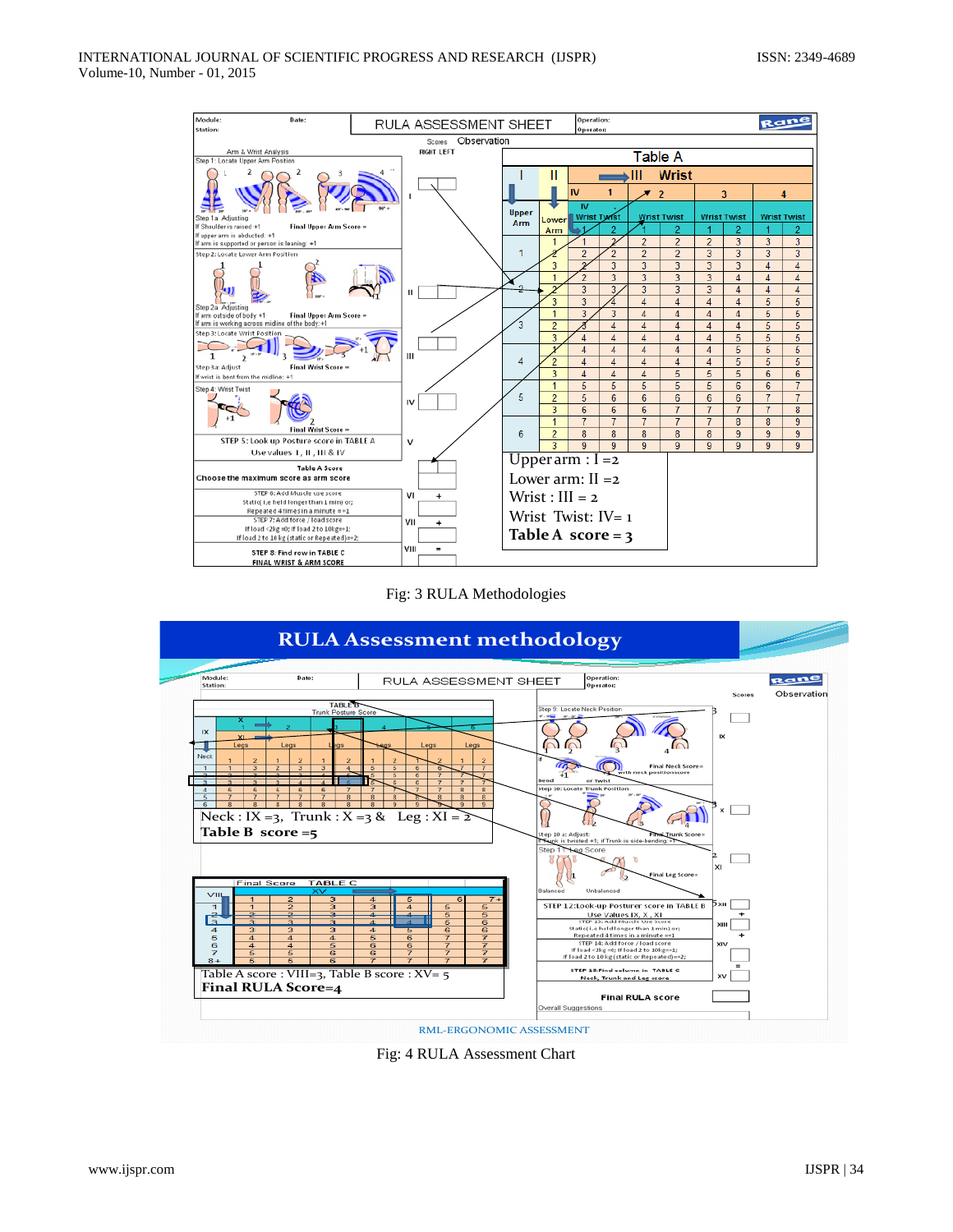

RML-ERGONOMIC ASSESSMENT

**Result Review and Standardizing**

Flow Chart 1: Method of Working